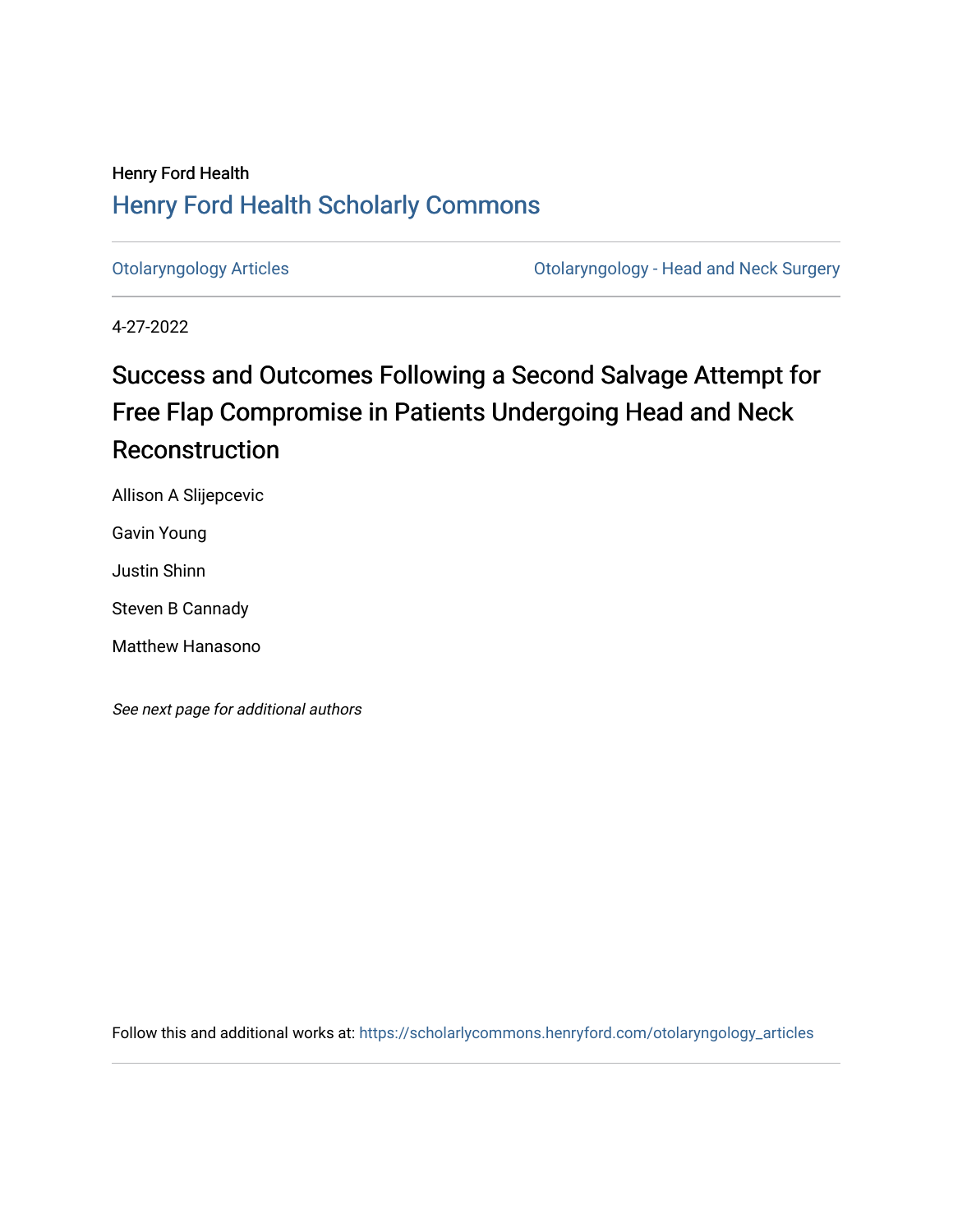## Authors

Allison A Slijepcevic, Gavin Young, Justin Shinn, Steven B Cannady, Matthew Hanasono, Matthew Old, Jeewanjot S. Grewal, Tamer Ghanem, Yadranko Ducic, Joseph M. Curry, and Mark K. Wax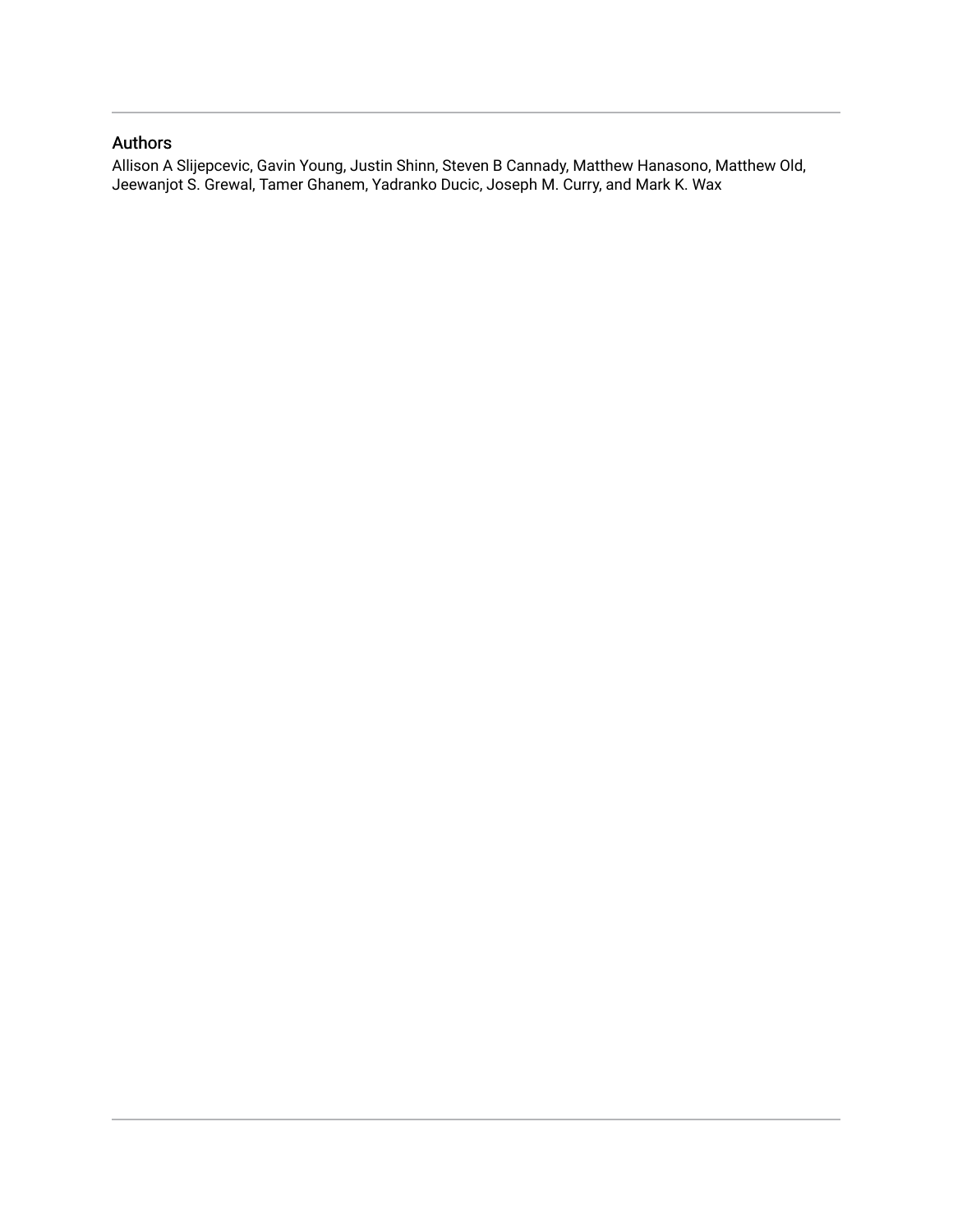## **JAMA Otolaryngology–Head & Neck Surgery | Original Investigation | FROM THE AMERICAN HEAD AND NECK SOCIETY**

# Success and Outcomes Following a Second Salvage Attempt for Free Flap Compromise in Patients Undergoing Head and Neck Reconstruction

Allison A. Slijepcevic, MD; Gavin Young, MS; Justin Shinn, MD; Steven B. Cannady, MD; Matthew Hanasono, MD; Matthew Old, MD; Jeewanjot S. Grewal, MD; Tamer Ghanem, MD, PhD; Yadranko Ducic, MD; Joseph M. Curry, MD; Mark K. Wax, MD

**IMPORTANCE** Incidence of perioperative free flap compromise is low, with successful salvage in up to 70%. When the flap is compromised a second time, the value of intervening is unknown.

**OBJECTIVE** To assess the outcomes of a second revascularization attempt for compromised free flaps.

**DESIGN, SETTING, AND PARTICIPANTS** This multicenter retrospective medical record review included patients undergoing head and neck reconstruction with free flaps at 6 US medical centers from January 1, 2000, through December 30, 2020. Patients were 18 years or older with a history of head and neck defects from cancer, osteoradionecrosis, or other wounds. Of 3510 flaps identified, 79 were successfully salvaged once, became compromised a second time, and underwent attempted salvage.

**MAIN OUTCOME AND MEASURE** Flaps with a history of initial compromise and successful revascularization demonstrating second episodes of compromise followed by second salvage attempts.

**RESULTS** A total of 79 patients (mean age, 64 years; 61 [77%] men) were included in the analysis. Of the 79 flaps undergoing second salvage attempts, 24 (30%) survived while 55 (70%) demonstrated necrosis. Arterial or venous thrombectomy was performed in 17 of the 24 (71%) flaps that survived and 23 of the 55 (42%) flaps demonstrating necrosis (odds ratio, 3.38; 95% CI, 1.21-9.47). When venous compromise was encountered, changing the anastomotic vein was associated with decreased survival compared with not changing the vein (29 of 55 [53%] flaps vs 10 of 24 [42%] flaps); vein revision to an alternative branch was completed in 1 of the 24 (4%) flaps that survived and 19 of the 55 (35%) flaps with necrosis (odds ratio, 0.08; 95% CI, 0.00-0.60). Factors that were not associated with flap survival following second salvage attempts included flap type, cause of flap failure, postoperative complications, patient comorbidities, and heparin administration after second salvage.

**CONCLUSIONS AND RELEVANCE** In this cohort study, second salvage was successful in 30% of free flaps. Flaps that underwent arterial or venous thrombectomy demonstrated better survival, while vein revision to neighboring branch veins was associated with worse flap outcomes.

> **Author Affiliations:** Author affiliations are listed at the end of this article.

**Corresponding Author:** Allison A. Slijepcevic, MD, Department of Otolaryngology–Head & Neck Surgery, School of Medicine, Oregon Health & Science University, 3181 SW Sam Jackson Park Rd, Portland, OR 97239 [\(slijepce@ohsu.](mailto:slijepce@ohsu.edu) [edu\)](mailto:slijepce@ohsu.edu).

JAMA Otolaryngol Head Neck Surg. doi[:10.1001/jamaoto.2022.0793](https://jamanetwork.com/journals/jama/fullarticle/10.1001/jamaoto.2022.0793?utm_campaign=articlePDF%26utm_medium=articlePDFlink%26utm_source=articlePDF%26utm_content=jamaoto.2022.0793) Published online April 27, 2022.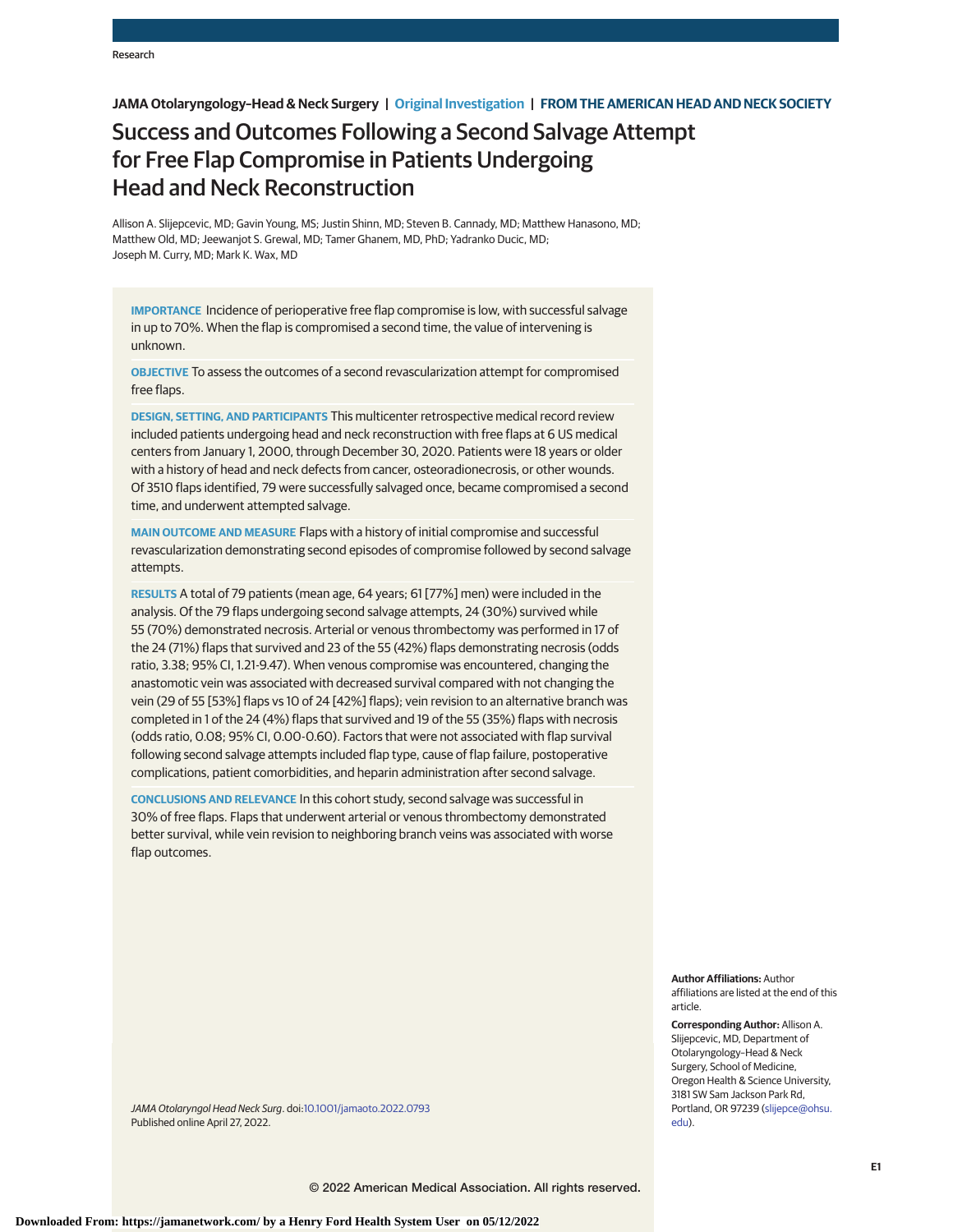unctional rehabilitation following composite ablative<br>procedures in the head and neck may be reconstructed<br>with composite free tissue grafts. Free tissue transfer has<br>the potential to provide reliable results; bowever, yos procedures in the head and neck may be reconstructed the potential to provide reliable results; however, vascular compromise in the perioperative period can occur in up to 10% to 15% of cases. Surgical salvage of compromised free flaps provides revascularization in up to 60% to 80% of patients.<sup>1-3</sup>

While the initial salvage rate of compromised free flaps demonstrates a high measure of success, there exists a small number of flaps that will develop vascular compromise a second time. In these cases, the rate of a second successful revascularization is unknown. $1,4,5$ 

This cohort study aims to determine the outcomes following the salvage of free flaps demonstrating a second episode of compromise following prior successful revascularization. Additionally, the factors associated with success and failure of second salvage attempts are investigated.

### Methods

#### Data Collection

This study is a multicenter retrospective review. Data were collected between January 1, 2000, and December 30, 2020, through medical record review at Oregon Health & Science University, University of Pennsylvania, The University of Texas MD Anderson Cancer Center, The Ohio State University, Henry Ford Health System in Michigan, and the Head & Neck Cancer Center of Texas. Patients were 18 years and older with a history of head and neck defects from cancer, osteoradionecrosis, or other wounds that were reconstructed with free flaps that demonstrated a history of flap compromise with successful initial salvage that then underwent a second episode of flap compromise treated with surgical intervention. The institutional review board at Oregon Health & Science University approved this study and waived the need for patient informed consent owing to use of deidentified data.

Independent variables, including patient demographics, medical history, site of head and neck cancer, surgical ablation, flap reconstruction, and flap vascular anastomosis, were defined based on medical record review documentation and captured by medical record review completed by all authors. At Oregon Health & Science University, intravenous heparin administration was titrated to a standardized stroke protocol goal partial thromboplastin time of 65 seconds. Dependent variables, including cause of flap compromise, use of perioperative heparin, management of flap death, and postoperative complications, were also collected by all authors during medical record review. The cause of the second episode of flap compromise was obtained from operative and postoperative notes during the medical record review. The cause of flap failure was validated by the individual authors who contributed data from different institutions; given the small number of medical records from each data collection site, individual authors were independently responsible for data collection.

#### Statistical Analysis

Odds ratios (ORs) and 95% CIs for categorical variables were calculated using R statistical software, version 4.1.2

#### **Key Points**

**Question** What is the outcome of free flaps in patients undergoing head and neck reconstruction with a history of initial flap failure and successful revascularization demonstrating second episodes of flap compromise treated with surgical intervention?

**Findings** In this cohort study of 79 patients with flaps undergoing second salvage attempts, approximately 1 in 3 flaps survived. Flaps undergoing thrombectomy demonstrated improved survival, while flaps with venous compromise demonstrated lower rates of survival.

**Meaning** Flaps demonstrating arterial or venous thrombi that are amenable to thrombectomy may have increased rates of survival following second salvage.

(R Foundation). Odds ratios for each category of cancer subsite, surgical indication, flap type, cause of flap failure, artery anastomosis revision, and vein anastomosis revision were calculated compared with the reference proportions of oral cavity/maxilla/mandible, trauma, anterolateral thigh, unknown cause, facial artery, and facial vein, respectively.

#### Results

A total of 3510 free flaps were completed during the study period. Of these, the flaps of 79 patients demonstrated a second episode of compromise followed by a second attempt at surgical revascularization.

The mean patient age was 64 years. Of the 79 patients, 61 (77%) were men, 18 (23%) were women, and 58 (73%) were former or current smokers. Reported comorbidities included cardiac disease (n =  $24$  [30%]) and diabetes (n =  $17$  [22%]). Prior radiation therapy was received by 31 (39%) patients, and prior chemotherapy was received by 22 (28%).

The most common indications for surgery and free flap reconstruction included malignant tumor (n = 60 [76%]) and osteoradionecrosis (n = 11 [14%]). Table 1 summarizes the indications for initial surgeries. The main subsites of cancer included the oral cavity (n =  $35[44\%]$ ), mandible (n =  $11[14\%]$ ), and oropharynx ( $n = 8$  [10%]). Table 2 summarizes the subsites of cancer.

Flap donor sites included radial forearm (n = 22 [28%]), anterolateral thigh (n = 19 [24%]), fibula (n = 18 [23%]), scapula (n = 9 [11%]), latissimus dorsi (n = 8 [10%]), and other (n = 3 [4%]). The most common causes of initial flap compromise included venous thrombosis ( $n = 43$  [54%]), arterial thrombosis (n =  $22$  [28%]), both arterial and venous thrombosis (n =  $6$ [8%]), unknown causes ( $n = 6$ [8%]), and infection ( $n = 2$ [3%]). The most common causes of the second episode of flap compromise included venous thrombosis (n = 24 [30%]), both arterial and venous thrombosis (n = 24 [30%]), unknown causes (n = 15 [19%]), arterial thrombosis (n = 14 [18%]), and infection (n = 2 [3%]).

Table 2 summarizes factors associated with flap survival following second salvage. Following second salvage attempts, 24 (30%) flaps survived and 55 (70%) flaps showed necrosis. Arterial compromise was reported in 7 of the 24 (29%)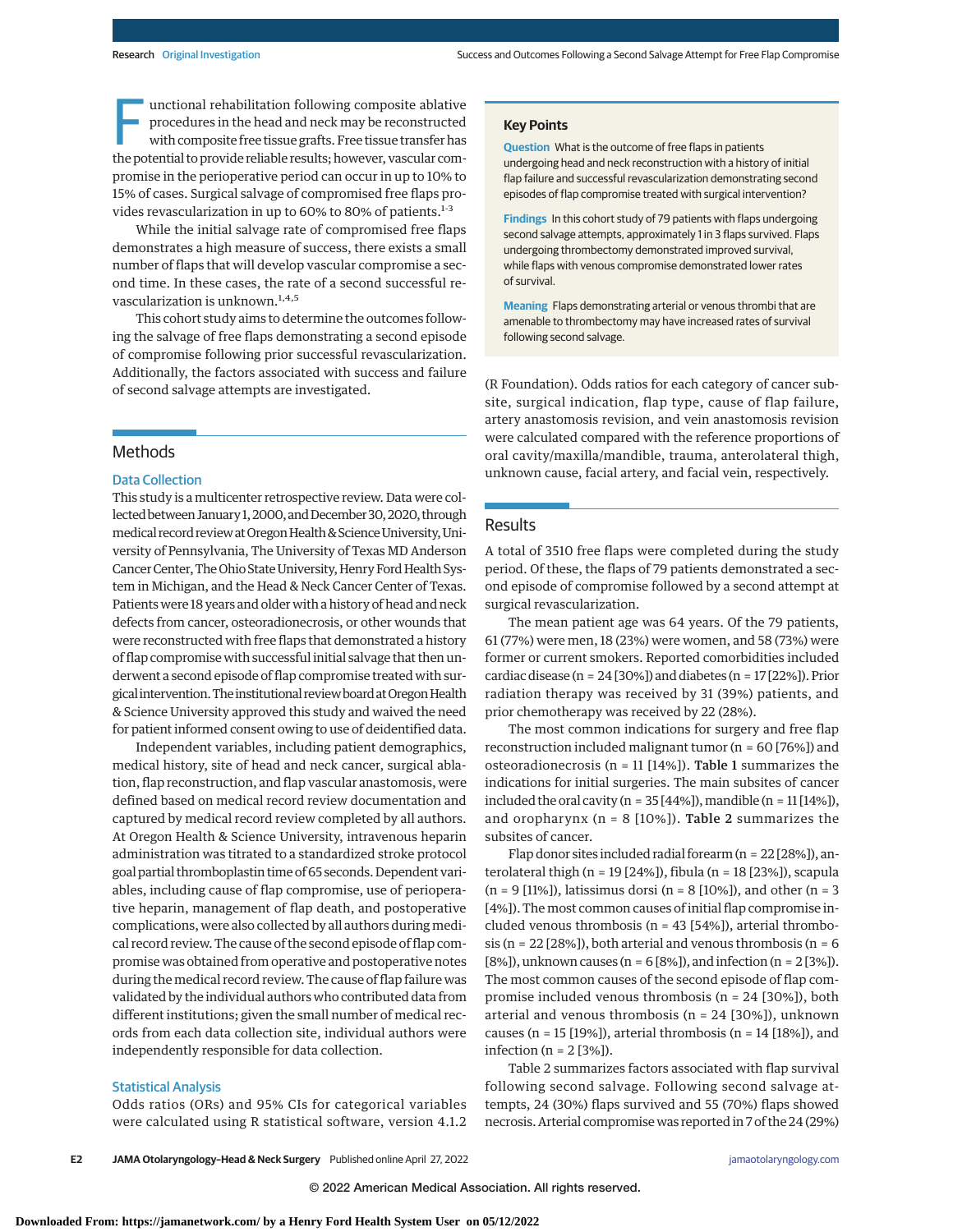Table 1. Indications for Surgical Reconstruction With Free Flaps, Subsites of Head and Neck Cancer, and Causes of Second Episodes of Flap Compromise (n = 79)

| Characteristic                              | No. (%) |
|---------------------------------------------|---------|
| Indication for surgery                      |         |
| Cancer                                      | 60(76)  |
| Osteoradionecrosis                          | 11(14)  |
| Other                                       | 4(5)    |
| Nonhealing wounds                           | 3(4)    |
| Trauma                                      | 1(1)    |
| Subsites of head and neck cancer            |         |
| Oral cavity                                 | 35(44)  |
| Mandible                                    | 11(14)  |
| Oropharynx                                  | 8(10)   |
| Scalp                                       | 7(9)    |
| Larynx                                      | 6(8)    |
| Maxilla                                     | 6(8)    |
| Multiple sites                              | 3(4)    |
| Other                                       | 2(2)    |
| Hypopharynx                                 | 1(1)    |
| Cause of second episodes of flap compromise |         |
| Both venous and arterial thrombosis         | 24(30)  |
| Venous thrombosis                           | 24(30)  |
| Unknown cause                               | 15(19)  |
| Arterial thrombosis                         | 14(18)  |
| Infection                                   | 2(3)    |

flaps that survived and 7 of the 55 (13%) flaps with necrosis following second salvage. Arterial and/or venous thrombectomy was performed in 17 of the 24 (71%) flaps that survived and 23 of the 55 (42%) flaps with necrosis (OR, 3.38; 95% CI, 1.21-9.47).When venous compromise was encountered, changing the anastomotic vein was associated with decreased survival compared with not changing the vein (29 of 55 [53%] flaps vs 10 of 24 [42%] flaps); vein revision to an alternative branch was completed in 1 of the 24 (4%) flaps that survived and 19 of the 55 (35%) flaps with necrosis (OR, 0.08; 95% CI, 0.00-0.60).

Among the 79 patients, intravenous heparin was administered to 24 (30%) following initial successful salvages. Following second salvage procedures, 43 (54%) patients were receiving heparin, including 11 of the 24 (46%) patients with flaps demonstrating survival and 32 of the 55 (58%) patients with flaps demonstrating necrosis (OR, 1.37; 95% CI, 0.52-3.60).

Factors that were not associated with flap survival following second salvage attempts included patient demographics, comorbidities, and head and neck surgery. Patient sex (OR, 1.20; 95% CI, 0.39-3.77), history of cardiac disease (OR, 1.79; 95% CI, 0.40-7.52), history of smoking (OR, 1.09; 95% CI, 0.34- 3.69), history of radiation therapy (OR, 1.74; 95% CI, 0.59- 5.15), and postoperative complications (OR, 0.62; 95% CI, 0.21- 1.82) were not associated with flap outcomes following second salvage.

The 55 flaps demonstrating necrosis following second salvage attempts were managed with several types of secondary

Table 2. Flaps Demonstrating Survival Following Second Salvage Attempts and Variables Associated With Flap Survival

| Total<br>24/79 (30)<br><b>NA</b><br>Sex<br>Female<br>6/18(33)<br>$1.20(0.39-3.77)$<br>Male<br>18/61 (30)<br>1 [Reference]<br>History of cardiac disease<br>No<br>16/55(29)<br>1.22 (0.44-3.40)<br>Yes<br>8/24(33)<br>History of diabetes<br>No<br>19/62 (31)<br>$0.94(0.29-3.05)$<br>Yes<br>5/17(29)<br>History of smoking<br>None<br>7/24 (29)<br>$1.09(0.38-3.10)$<br>17/55(31)<br>Former/current<br>Cancer subsite<br>Oral cavity/maxilla/mandible<br>12/52(23)<br>1 [Reference]<br>Scalp/multiple sites/other<br>5/12(42)<br>$2.38(0.64 - 8.90)$<br>Hypopharynx/oropharynx/larynx<br>7/15 (47)<br>$2.90(0.88-9.70)$<br>Surgical indication<br>Trauma<br>1/4(25)<br>1 [Reference]<br>1.30 (0.12-13.20)<br>Cancer<br>18/60 (30)<br>Osteoradionecrosis<br>5/11(45)<br>2.50 (0.19-32.20)<br>Flap type<br>Anterolateral thigh<br>5/19(26)<br>1 [Reference]<br>Fibula<br>$1.08(0.25 - 4.60)$<br>5/18(28)<br>Latissimus dorsi<br>1.68 (0.29-9.70)<br>3/8(38)<br>History of radiation therapy<br><b>No</b><br>12/47 (26)<br>$1.74(0.59-5.15)$<br>Yes<br>12/32 (38)<br>History of chemotherapy<br>No<br>16/55(29)<br>1.22 (0.37-3.78)<br>Yes<br>8/24 (33)<br>Cause of flap failure<br>Infection<br>0/2(0)<br>$\infty$<br>Arterial and venous thrombosis<br>7/24 (29)<br>1 [Reference]<br>Venous thrombosis<br>9/24(38)<br>1.46 (0.44-4.90)<br>7/14(50)<br>$2.43(0.62 - 9.50)$<br>Arterial thrombosis<br><b>Unknown</b><br>1/15(7)<br>$0.17(0.02 - 1.60)$<br>Artery anastomosis revision<br>Not revised<br>1 [Reference]<br>6/19 (32)<br>$0.43(0.04 - 4.60)$<br>1/6(17)<br>Facial artery<br>Other<br>5/21(24)<br>$0.68(0.17 - 2.70)$<br>Same revised<br>$1.20(0.37-4.10)$<br>12/33(36)<br>Vein anastomosis revision<br>Not revised<br>6/21(28)<br>1 [Reference]<br>Facial/other<br>1/20(5)<br>$0.13(0.01-1.20)$<br>Same revised<br>8/19(42)<br>1.82 (0.49-6.80)<br>Internal jugular<br>$2.25(0.61-8.30)$<br>9/19 (47) | Variable | Flap survival,<br>No./total<br>No. (%) | Odds ratio<br>(95% CI) |
|-----------------------------------------------------------------------------------------------------------------------------------------------------------------------------------------------------------------------------------------------------------------------------------------------------------------------------------------------------------------------------------------------------------------------------------------------------------------------------------------------------------------------------------------------------------------------------------------------------------------------------------------------------------------------------------------------------------------------------------------------------------------------------------------------------------------------------------------------------------------------------------------------------------------------------------------------------------------------------------------------------------------------------------------------------------------------------------------------------------------------------------------------------------------------------------------------------------------------------------------------------------------------------------------------------------------------------------------------------------------------------------------------------------------------------------------------------------------------------------------------------------------------------------------------------------------------------------------------------------------------------------------------------------------------------------------------------------------------------------------------------------------------------------------------------------------------------------------------------------------------------------------------------------------|----------|----------------------------------------|------------------------|
|                                                                                                                                                                                                                                                                                                                                                                                                                                                                                                                                                                                                                                                                                                                                                                                                                                                                                                                                                                                                                                                                                                                                                                                                                                                                                                                                                                                                                                                                                                                                                                                                                                                                                                                                                                                                                                                                                                                 |          |                                        |                        |
|                                                                                                                                                                                                                                                                                                                                                                                                                                                                                                                                                                                                                                                                                                                                                                                                                                                                                                                                                                                                                                                                                                                                                                                                                                                                                                                                                                                                                                                                                                                                                                                                                                                                                                                                                                                                                                                                                                                 |          |                                        |                        |
|                                                                                                                                                                                                                                                                                                                                                                                                                                                                                                                                                                                                                                                                                                                                                                                                                                                                                                                                                                                                                                                                                                                                                                                                                                                                                                                                                                                                                                                                                                                                                                                                                                                                                                                                                                                                                                                                                                                 |          |                                        |                        |
|                                                                                                                                                                                                                                                                                                                                                                                                                                                                                                                                                                                                                                                                                                                                                                                                                                                                                                                                                                                                                                                                                                                                                                                                                                                                                                                                                                                                                                                                                                                                                                                                                                                                                                                                                                                                                                                                                                                 |          |                                        |                        |
|                                                                                                                                                                                                                                                                                                                                                                                                                                                                                                                                                                                                                                                                                                                                                                                                                                                                                                                                                                                                                                                                                                                                                                                                                                                                                                                                                                                                                                                                                                                                                                                                                                                                                                                                                                                                                                                                                                                 |          |                                        |                        |
|                                                                                                                                                                                                                                                                                                                                                                                                                                                                                                                                                                                                                                                                                                                                                                                                                                                                                                                                                                                                                                                                                                                                                                                                                                                                                                                                                                                                                                                                                                                                                                                                                                                                                                                                                                                                                                                                                                                 |          |                                        |                        |
|                                                                                                                                                                                                                                                                                                                                                                                                                                                                                                                                                                                                                                                                                                                                                                                                                                                                                                                                                                                                                                                                                                                                                                                                                                                                                                                                                                                                                                                                                                                                                                                                                                                                                                                                                                                                                                                                                                                 |          |                                        |                        |
|                                                                                                                                                                                                                                                                                                                                                                                                                                                                                                                                                                                                                                                                                                                                                                                                                                                                                                                                                                                                                                                                                                                                                                                                                                                                                                                                                                                                                                                                                                                                                                                                                                                                                                                                                                                                                                                                                                                 |          |                                        |                        |
|                                                                                                                                                                                                                                                                                                                                                                                                                                                                                                                                                                                                                                                                                                                                                                                                                                                                                                                                                                                                                                                                                                                                                                                                                                                                                                                                                                                                                                                                                                                                                                                                                                                                                                                                                                                                                                                                                                                 |          |                                        |                        |
|                                                                                                                                                                                                                                                                                                                                                                                                                                                                                                                                                                                                                                                                                                                                                                                                                                                                                                                                                                                                                                                                                                                                                                                                                                                                                                                                                                                                                                                                                                                                                                                                                                                                                                                                                                                                                                                                                                                 |          |                                        |                        |
|                                                                                                                                                                                                                                                                                                                                                                                                                                                                                                                                                                                                                                                                                                                                                                                                                                                                                                                                                                                                                                                                                                                                                                                                                                                                                                                                                                                                                                                                                                                                                                                                                                                                                                                                                                                                                                                                                                                 |          |                                        |                        |
|                                                                                                                                                                                                                                                                                                                                                                                                                                                                                                                                                                                                                                                                                                                                                                                                                                                                                                                                                                                                                                                                                                                                                                                                                                                                                                                                                                                                                                                                                                                                                                                                                                                                                                                                                                                                                                                                                                                 |          |                                        |                        |
|                                                                                                                                                                                                                                                                                                                                                                                                                                                                                                                                                                                                                                                                                                                                                                                                                                                                                                                                                                                                                                                                                                                                                                                                                                                                                                                                                                                                                                                                                                                                                                                                                                                                                                                                                                                                                                                                                                                 |          |                                        |                        |
|                                                                                                                                                                                                                                                                                                                                                                                                                                                                                                                                                                                                                                                                                                                                                                                                                                                                                                                                                                                                                                                                                                                                                                                                                                                                                                                                                                                                                                                                                                                                                                                                                                                                                                                                                                                                                                                                                                                 |          |                                        |                        |
|                                                                                                                                                                                                                                                                                                                                                                                                                                                                                                                                                                                                                                                                                                                                                                                                                                                                                                                                                                                                                                                                                                                                                                                                                                                                                                                                                                                                                                                                                                                                                                                                                                                                                                                                                                                                                                                                                                                 |          |                                        |                        |
|                                                                                                                                                                                                                                                                                                                                                                                                                                                                                                                                                                                                                                                                                                                                                                                                                                                                                                                                                                                                                                                                                                                                                                                                                                                                                                                                                                                                                                                                                                                                                                                                                                                                                                                                                                                                                                                                                                                 |          |                                        |                        |
|                                                                                                                                                                                                                                                                                                                                                                                                                                                                                                                                                                                                                                                                                                                                                                                                                                                                                                                                                                                                                                                                                                                                                                                                                                                                                                                                                                                                                                                                                                                                                                                                                                                                                                                                                                                                                                                                                                                 |          |                                        |                        |
|                                                                                                                                                                                                                                                                                                                                                                                                                                                                                                                                                                                                                                                                                                                                                                                                                                                                                                                                                                                                                                                                                                                                                                                                                                                                                                                                                                                                                                                                                                                                                                                                                                                                                                                                                                                                                                                                                                                 |          |                                        |                        |
|                                                                                                                                                                                                                                                                                                                                                                                                                                                                                                                                                                                                                                                                                                                                                                                                                                                                                                                                                                                                                                                                                                                                                                                                                                                                                                                                                                                                                                                                                                                                                                                                                                                                                                                                                                                                                                                                                                                 |          |                                        |                        |
|                                                                                                                                                                                                                                                                                                                                                                                                                                                                                                                                                                                                                                                                                                                                                                                                                                                                                                                                                                                                                                                                                                                                                                                                                                                                                                                                                                                                                                                                                                                                                                                                                                                                                                                                                                                                                                                                                                                 |          |                                        |                        |
|                                                                                                                                                                                                                                                                                                                                                                                                                                                                                                                                                                                                                                                                                                                                                                                                                                                                                                                                                                                                                                                                                                                                                                                                                                                                                                                                                                                                                                                                                                                                                                                                                                                                                                                                                                                                                                                                                                                 |          |                                        |                        |
|                                                                                                                                                                                                                                                                                                                                                                                                                                                                                                                                                                                                                                                                                                                                                                                                                                                                                                                                                                                                                                                                                                                                                                                                                                                                                                                                                                                                                                                                                                                                                                                                                                                                                                                                                                                                                                                                                                                 |          |                                        |                        |
|                                                                                                                                                                                                                                                                                                                                                                                                                                                                                                                                                                                                                                                                                                                                                                                                                                                                                                                                                                                                                                                                                                                                                                                                                                                                                                                                                                                                                                                                                                                                                                                                                                                                                                                                                                                                                                                                                                                 |          |                                        |                        |
|                                                                                                                                                                                                                                                                                                                                                                                                                                                                                                                                                                                                                                                                                                                                                                                                                                                                                                                                                                                                                                                                                                                                                                                                                                                                                                                                                                                                                                                                                                                                                                                                                                                                                                                                                                                                                                                                                                                 |          |                                        |                        |
|                                                                                                                                                                                                                                                                                                                                                                                                                                                                                                                                                                                                                                                                                                                                                                                                                                                                                                                                                                                                                                                                                                                                                                                                                                                                                                                                                                                                                                                                                                                                                                                                                                                                                                                                                                                                                                                                                                                 |          |                                        |                        |
|                                                                                                                                                                                                                                                                                                                                                                                                                                                                                                                                                                                                                                                                                                                                                                                                                                                                                                                                                                                                                                                                                                                                                                                                                                                                                                                                                                                                                                                                                                                                                                                                                                                                                                                                                                                                                                                                                                                 |          |                                        |                        |
|                                                                                                                                                                                                                                                                                                                                                                                                                                                                                                                                                                                                                                                                                                                                                                                                                                                                                                                                                                                                                                                                                                                                                                                                                                                                                                                                                                                                                                                                                                                                                                                                                                                                                                                                                                                                                                                                                                                 |          |                                        |                        |
|                                                                                                                                                                                                                                                                                                                                                                                                                                                                                                                                                                                                                                                                                                                                                                                                                                                                                                                                                                                                                                                                                                                                                                                                                                                                                                                                                                                                                                                                                                                                                                                                                                                                                                                                                                                                                                                                                                                 |          |                                        |                        |
|                                                                                                                                                                                                                                                                                                                                                                                                                                                                                                                                                                                                                                                                                                                                                                                                                                                                                                                                                                                                                                                                                                                                                                                                                                                                                                                                                                                                                                                                                                                                                                                                                                                                                                                                                                                                                                                                                                                 |          |                                        |                        |
|                                                                                                                                                                                                                                                                                                                                                                                                                                                                                                                                                                                                                                                                                                                                                                                                                                                                                                                                                                                                                                                                                                                                                                                                                                                                                                                                                                                                                                                                                                                                                                                                                                                                                                                                                                                                                                                                                                                 |          |                                        |                        |
|                                                                                                                                                                                                                                                                                                                                                                                                                                                                                                                                                                                                                                                                                                                                                                                                                                                                                                                                                                                                                                                                                                                                                                                                                                                                                                                                                                                                                                                                                                                                                                                                                                                                                                                                                                                                                                                                                                                 |          |                                        |                        |
|                                                                                                                                                                                                                                                                                                                                                                                                                                                                                                                                                                                                                                                                                                                                                                                                                                                                                                                                                                                                                                                                                                                                                                                                                                                                                                                                                                                                                                                                                                                                                                                                                                                                                                                                                                                                                                                                                                                 |          |                                        |                        |
|                                                                                                                                                                                                                                                                                                                                                                                                                                                                                                                                                                                                                                                                                                                                                                                                                                                                                                                                                                                                                                                                                                                                                                                                                                                                                                                                                                                                                                                                                                                                                                                                                                                                                                                                                                                                                                                                                                                 |          |                                        |                        |
|                                                                                                                                                                                                                                                                                                                                                                                                                                                                                                                                                                                                                                                                                                                                                                                                                                                                                                                                                                                                                                                                                                                                                                                                                                                                                                                                                                                                                                                                                                                                                                                                                                                                                                                                                                                                                                                                                                                 |          |                                        |                        |
|                                                                                                                                                                                                                                                                                                                                                                                                                                                                                                                                                                                                                                                                                                                                                                                                                                                                                                                                                                                                                                                                                                                                                                                                                                                                                                                                                                                                                                                                                                                                                                                                                                                                                                                                                                                                                                                                                                                 |          |                                        |                        |
|                                                                                                                                                                                                                                                                                                                                                                                                                                                                                                                                                                                                                                                                                                                                                                                                                                                                                                                                                                                                                                                                                                                                                                                                                                                                                                                                                                                                                                                                                                                                                                                                                                                                                                                                                                                                                                                                                                                 |          |                                        |                        |
|                                                                                                                                                                                                                                                                                                                                                                                                                                                                                                                                                                                                                                                                                                                                                                                                                                                                                                                                                                                                                                                                                                                                                                                                                                                                                                                                                                                                                                                                                                                                                                                                                                                                                                                                                                                                                                                                                                                 |          |                                        |                        |
|                                                                                                                                                                                                                                                                                                                                                                                                                                                                                                                                                                                                                                                                                                                                                                                                                                                                                                                                                                                                                                                                                                                                                                                                                                                                                                                                                                                                                                                                                                                                                                                                                                                                                                                                                                                                                                                                                                                 |          |                                        |                        |
|                                                                                                                                                                                                                                                                                                                                                                                                                                                                                                                                                                                                                                                                                                                                                                                                                                                                                                                                                                                                                                                                                                                                                                                                                                                                                                                                                                                                                                                                                                                                                                                                                                                                                                                                                                                                                                                                                                                 |          |                                        |                        |
|                                                                                                                                                                                                                                                                                                                                                                                                                                                                                                                                                                                                                                                                                                                                                                                                                                                                                                                                                                                                                                                                                                                                                                                                                                                                                                                                                                                                                                                                                                                                                                                                                                                                                                                                                                                                                                                                                                                 |          |                                        |                        |
|                                                                                                                                                                                                                                                                                                                                                                                                                                                                                                                                                                                                                                                                                                                                                                                                                                                                                                                                                                                                                                                                                                                                                                                                                                                                                                                                                                                                                                                                                                                                                                                                                                                                                                                                                                                                                                                                                                                 |          |                                        |                        |
|                                                                                                                                                                                                                                                                                                                                                                                                                                                                                                                                                                                                                                                                                                                                                                                                                                                                                                                                                                                                                                                                                                                                                                                                                                                                                                                                                                                                                                                                                                                                                                                                                                                                                                                                                                                                                                                                                                                 |          |                                        |                        |
|                                                                                                                                                                                                                                                                                                                                                                                                                                                                                                                                                                                                                                                                                                                                                                                                                                                                                                                                                                                                                                                                                                                                                                                                                                                                                                                                                                                                                                                                                                                                                                                                                                                                                                                                                                                                                                                                                                                 |          |                                        |                        |
|                                                                                                                                                                                                                                                                                                                                                                                                                                                                                                                                                                                                                                                                                                                                                                                                                                                                                                                                                                                                                                                                                                                                                                                                                                                                                                                                                                                                                                                                                                                                                                                                                                                                                                                                                                                                                                                                                                                 |          |                                        |                        |
|                                                                                                                                                                                                                                                                                                                                                                                                                                                                                                                                                                                                                                                                                                                                                                                                                                                                                                                                                                                                                                                                                                                                                                                                                                                                                                                                                                                                                                                                                                                                                                                                                                                                                                                                                                                                                                                                                                                 |          |                                        |                        |
|                                                                                                                                                                                                                                                                                                                                                                                                                                                                                                                                                                                                                                                                                                                                                                                                                                                                                                                                                                                                                                                                                                                                                                                                                                                                                                                                                                                                                                                                                                                                                                                                                                                                                                                                                                                                                                                                                                                 |          |                                        |                        |
|                                                                                                                                                                                                                                                                                                                                                                                                                                                                                                                                                                                                                                                                                                                                                                                                                                                                                                                                                                                                                                                                                                                                                                                                                                                                                                                                                                                                                                                                                                                                                                                                                                                                                                                                                                                                                                                                                                                 |          |                                        |                        |

(continued)

[jamaotolaryngology.com](http://www.jamaotolaryngology.com?utm_campaign=articlePDF%26utm_medium=articlePDFlink%26utm_source=articlePDF%26utm_content=jamaoto.2022.0793) **(Reprinted) JAMA Otolaryngology–Head & Neck Surgery** Published online April 27, 2022 **E3**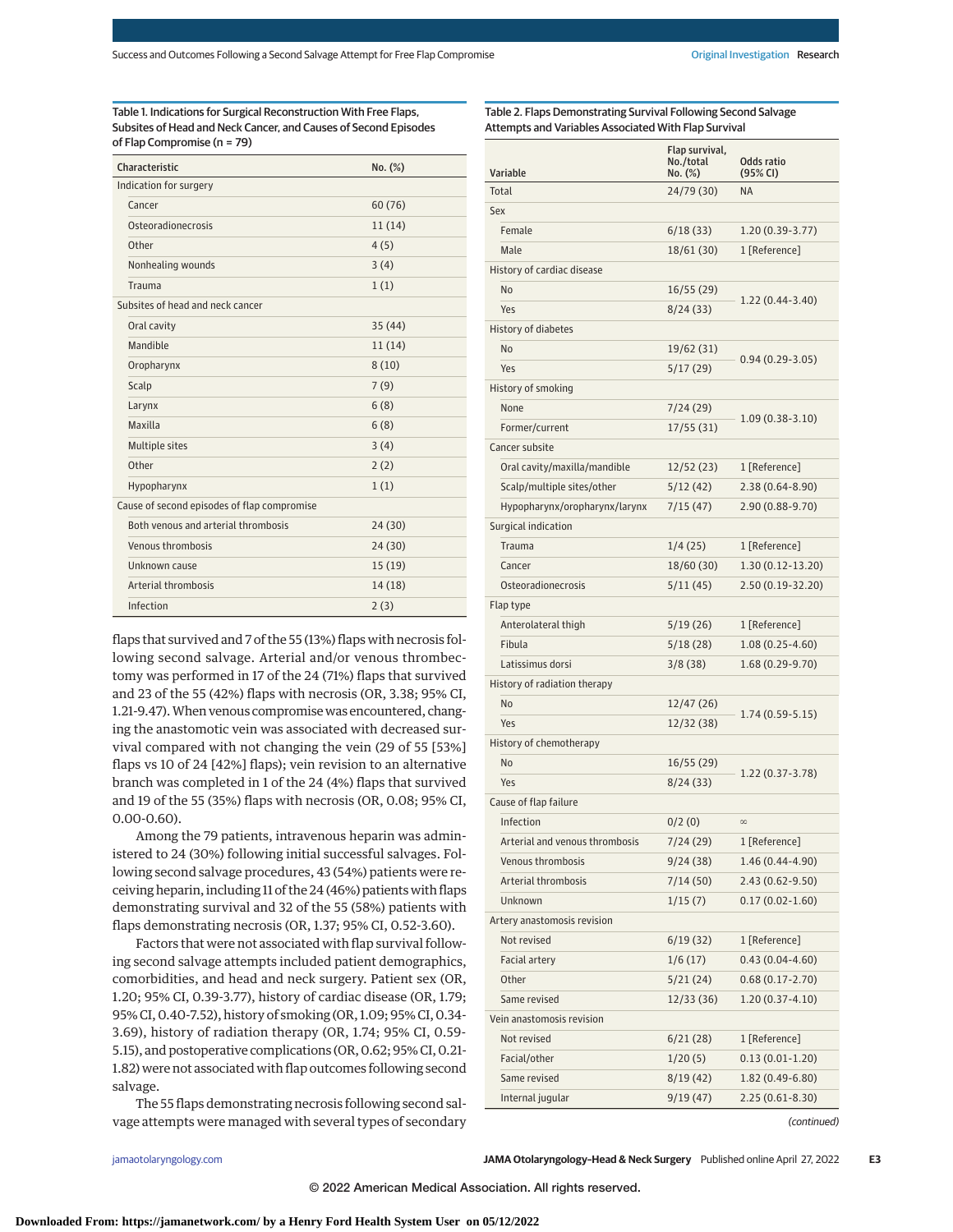| Variable                          | Flap survival,<br>No./total<br>No. (%) | Odds ratio<br>(95% CI) |
|-----------------------------------|----------------------------------------|------------------------|
| Heparin administration            |                                        |                        |
| N <sub>o</sub>                    | 13/47 (28)                             | 1 [Reference]          |
| Yes                               | 11/32(34)                              | $1.37(0.52 - 3.60)$    |
| Thrombectomy                      |                                        |                        |
| <b>No</b>                         | 7/39(18)                               | $3.38(1.21-9.47)$      |
| Yes                               | 17/40(42)                              |                        |
| Postoperative complications       |                                        |                        |
| Yes                               | 12/46(26)                              | $1.62(0.62 - 4.26)$    |
| <b>No</b>                         | 12/33(36)                              |                        |
| Fistula                           |                                        |                        |
| Yes                               | 1/11(9)                                | $5.11(0.62 - 42.42)$   |
| <b>No</b>                         | 23/68 (34)                             |                        |
| Hematoma                          |                                        |                        |
| Yes                               | 5/24(21)                               |                        |
| <b>No</b>                         | 19/55 (34)                             | $2.00(0.65 - 6.22)$    |
| Wound dehiscence                  |                                        |                        |
| <b>No</b>                         | 16/63(25)                              | $2.94(0.95-9.11)$      |
| Yes                               | 8/16(50)                               |                        |
| Wound infection                   |                                        |                        |
| Yes                               | 6/23(26)                               | $1.34(0.45-3.98)$      |
| <b>No</b>                         | 18/56 (32)                             |                        |
| Abbreviation: NA, not applicable. |                                        |                        |

Table 2. Flaps Demonstrating Survival Following Second Salvage Attempts and Variables Associated With Flap Survival (continued)

reconstructions. Secondary reconstructions included second free flaps (n = 24 [44%]), regional flaps (n = 21 [38%]), other methods ( $n = 7$  [13%]), and conservative care ( $n = 3$  [5%]).

#### Discussion

Free tissue transfer has been shown to be the best method of reconstructing composite defects with composite tissue. Wound healing by bringing in fresh, untreated tissue is best. Hospitalizations and patient morbidity are decreased. This, in turn, allows for the best rehabilitative potential. Vascular compromise in the immediate perioperative period is well recognized. Immediate return to the operating room allows for the best opportunities to salvage the flap. Themajority of flaps can be salvaged, with rates of 60% to 80% reported.<sup>1-3</sup> Unfortunately, there exists a small number of patients whose flap will become compromised a second time, and they are returned to the operating room for a second attempt at salvage. The outcomes of free flaps undergoing multiple revisions for vascular compromise are unknown. Most of the literature on this subject is anecdotal, with no clear guidelines to assist in the management of these patients.

This study showed that one-third of patients undergoing second salvage procedures for free flap compromise achieved successful flap revascularization. Or, put another way, twothirds of flaps were not salvageable.

A key aspect of free flap survival following second salvage attempts was the identification and management of arterial and/or venous thromboses in the flap pedicle. The present data suggest that if an identifiable anastamotic clot is the source of flap compromise, particularly in the arterial system, surgical revision has a greater chance of success when compared with flaps without an isolated identifiable intravascular pathology. Arterial thrombi are associated with less severe metabolic abnormalities when compared with the metabolic derangements associated with venous thrombi, which may account for the improved flap outcomes following arterial thrombectomy.<sup>6</sup> The present data contrast with a study by Chiu et al<sup>3</sup> that included 87 flaps used in primary head and neck reconstruction; flap failure was demonstrated in 58% of flaps with arterial thrombi and 31% of flaps with venous thrombi, suggesting arterial thromboses were associated with higher rates of flap compromise. In our experience, intravascular thrombi represent an isolated vascular issue that may be successfully resolved during revision surgery. In contrast, flaps with venous congestion and no identifiable thrombi may not have adequate circulation due to flap anatomy, and these flaps may remain nonviable despite multiple vein revisions.<sup>7</sup> Additionally, when comparing the causes of compromise of flaps demonstrating initial compromise and flaps demonstrating second episodes of compromise, higher rates of unknown causes of compromise are reported in flaps undergoing second salvage attempts, which may account for the low overall salvage rates following second salvage attempts.

The use of intravenous heparin in this study was not associated with increased flap success following second salvage surgeries. A diverse body of literature exists demonstrating equivocal flap outcomes with use of anticoagulation.<sup>3,5,8,9</sup> A meta-analysis by Pan et al<sup>8</sup> evidenced that high-dose anticoagulation was associated with increased rates of flap compromise. Administering heparin is a medical intervention that is often used anecdotally per surgeon experience. Heparin use may not be useful in flaps with technical errors at pedicle anastomosis site, recurrent kinking of the pedicle, or inadequate vasculature to support venous outflow. Additionally, heparin use has been associated with acute onset of hematomas at donor sites, necessitating urgent surgical intervention. A study by Numajiri et al<sup>10</sup> that included 121 patients undergoing head and neck oncologic ablation and free flap reconstruction with postoperative anticoagulation demonstrated that heparin administration did not improve flap outcomes and resulted in increased postoperative hemorrhages. The use of heparin remains at the discretion of individual surgeons, and the risk of postoperative complications from anticoagulation may not outweigh the unknown benefit to compromised flaps. It may also be that flaps undergoing salvage surgery for a second timemay have an underlying flow problem that will not be resolved with surgical or medical intervention.

The present data demonstrated that flap type was not associated with flap outcomes in a specific population of patients with flaps having multiple episodes of compromise. While there is no immediate literature for comparison, prior literature suggests that osteocutaneous flaps, perforator flaps, and buried flaps demonstrate higher rates of compromise.<sup>1,11-13</sup>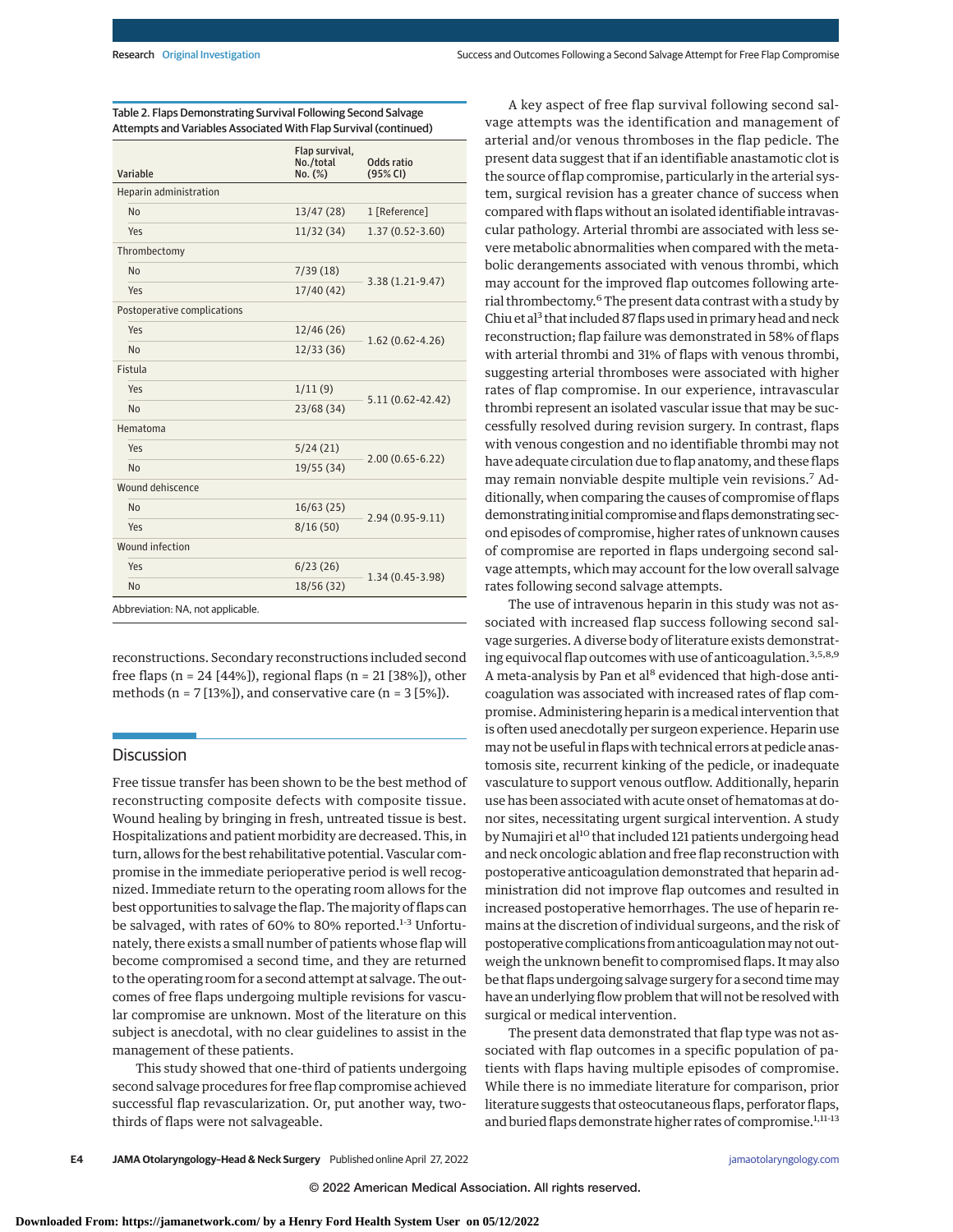Additionally, site of flap reconstruction was not shown to increase flap compromise in this study. This is in contrast to prior studies in head and neck literature showing that oral cavity and pharyngeal/laryngeal insets used in primary reconstruction are associated with increased rates of flap compromise.<sup>13</sup> The present study suggests that factors surrounding flap pedicle flow, including surgical technique and pedicle geometry, may have the greatest effect on flap outcomes following second salvage.

The data in this study showed that flap outcomes were not associated with medical comorbidities, smoking, or postoperative complications. Prior literature showed that a history of radiation therapy, smoking, and wound infection were associated with free flap compromise in primary reconstructions.14-17 To our knowledge, there are no data regarding flap outcomes for secondary reconstructions. A systematic review by Herle et al<sup>15</sup> demonstrated increased rates of flap compromise and wound complications in patients with a history of radiation therapy; furthermore, higher doses of radiation were correlated with increased rates of flap failure. The present study shows that flap outcomes following second salvage procedures are not associated with underlying health factors and are instead dependent on flap physiology.

The findings from this study are intended to guide surgeons when deciding to proceed with second salvage attempts for compromised flaps. These data suggest that flaps with a history of identifiable pedicle thrombi are more likely to survive second salvage. Additionally, flaps with a history of arterial thrombi have greater likelihood of successful outcomes. Flaps with a history of inadequate venous outflow and no solitary identifiable intravascular thrombi are at risk for necrosis following second salvage. Overall, the rate of successful flap survival following second salvage is very low, and second salvage attempts may be reserved for patients unlikely to benefit from less optimal reconstructive procedures. Themanagement of reconstruction sites following failed second salvage procedures often depends on the complexity of the reconstructive site, goals for aesthetics and function of the reconstruction, and patient health. The present data show that most surgeons chose to harvest a new free flap or use locoregional tissue to reconstruct prior flap sites. While the harvesting of a new free flap is associated with considerable morbidity, it may provide an optimal reconstructive outcome for patients without underlying risk factors for flap compromise.

#### Limitations

This study is limited by the small number of patients with flaps undergoing second salvage attempts. Another limitation is the failure to include a measure of the overall severity of comorbidity. Instead, we only captured the independent presence of 2 conditions: history of cardiac disease and diabetes. While this study presents novel data on the outcomes of second salvage attempts for flaps with prior failures, the decision on which flap to intervene on, when to use Doppler ultrasonography, and when to heparinize is not well documented. These are a few of the factors that may have influenced outcome measures. While a number of patient-related and surgical variables were assessed for association with flap success, additional factors may exist that were not captured in the medical record reviews. Additionally, of the 3510 flaps completed during this study period, the rate of first salvage attempts is unknown. While the literature reports initial flap salvage rates ranging from 60% to 80%, differences in the initial salvage rates in the present data may have presented a confounding bias in the data set; if the present rate of initial salvage was higher than rates in the literature, the second salvage rates may be falsely elevated.<sup>1-3</sup> However, based on the number of known flaps with a history of initial compromise (350 of 3510 [10%]), the initial flap salvage rate was 77% (270 of 350). This rate is comparable with reported salvage rates and suggests these data regarding second salvage rates may be accurate.

## **Conclusions**

In this cohort study, second salvage surgeries successfully perfused 30% of flaps. Thrombectomy of isolated thrombi was associated with flap success following second salvage surgeries. Flap failure associated with venous compromise demonstrated worse outcomes. Second salvage procedures may improve flap survival in a small number of patients with flaps compromised by pedicle thrombi and may be advantageous when secondary free flaps or locoregional flap reconstructions are not preferred.

#### **ARTICLE INFORMATION**

**Accepted for Publication:** March 22, 2022. **Published Online:** April 27, 2022.

doi[:10.1001/jamaoto.2022.0793](https://jamanetwork.com/journals/jama/fullarticle/10.1001/jamaoto.2022.0793?utm_campaign=articlePDF%26utm_medium=articlePDFlink%26utm_source=articlePDF%26utm_content=jamaoto.2022.0793)

**Author Affiliations:** Department of Otolaryngology–Head & Neck Surgery, School of Medicine, Oregon Health & Science University, Portland (Slijepcevic, Wax); School of Medicine, Oregon Health & Science University, Portland (Young); Department of Otorhinolaryngology– Head & Neck Surgery, University of Pennsylvania, Philadelphia (Shinn, Cannady); Department of Plastic Surgery, The University of Texas MD Anderson Cancer Center, Houston (Hanasono); Department of Otolaryngology–Head & Neck Surgery, College of Medicine, The Ohio State University, Columbus (Old); Department of

Otolaryngology–Head & Neck Surgery, Henry Ford Health System, Detroit, Michigan (Grewal, Ghanem); Head & Neck Cancer Center of Texas, Dallas (Ducic); Department of Otolaryngology– Head & Neck Surgery, Jefferson University Hospitals, Philadelphia, Pennsylvania (Curry).

**Author Contributions**: Dr Slijepcevic had full access to all of the data in the study and takes responsibility for the integrity of the data and the accuracy of the data analysis. Concept and design: Cannady, Hanasono, Old, Ghanem, Curry, Wax. Acquisition, analysis, or interpretation of data: Slijepcevic, Young, Shinn, Cannady, Grewal, Ghanem, Ducic, Curry, Wax. Drafting of the manuscript: Slijepcevic, Ducic, Wax. Critical revision of the manuscript for important intellectual content: Young, Shinn, Cannady,

Hanasono, Old, Grewal, Ghanem, Ducic, Curry, Wax. Statistical analysis: Young, Shinn, Grewal. Administrative, technical, or material support: Slijepcevic, Shinn, Cannady, Curry, Wax. Supervision: Cannady, Old, Ducic, Curry, Wax.

**Conflict of Interest Disclosures:** Dr Curry reported consulting/advisory fees from Rakuten Medical outside the submitted work. No other disclosures were reported.

**Meeting Presentation:** This work was presented at the American Head & Neck Society Combined Otolaryngology Spring Meetings; April 27, 2022; Dallas, Texas.

#### **REFERENCES**

**1**. Dat AD, Loh IW, Bruscino-Raiola F. Free-flap salvage: muscle only versus skin paddle—an